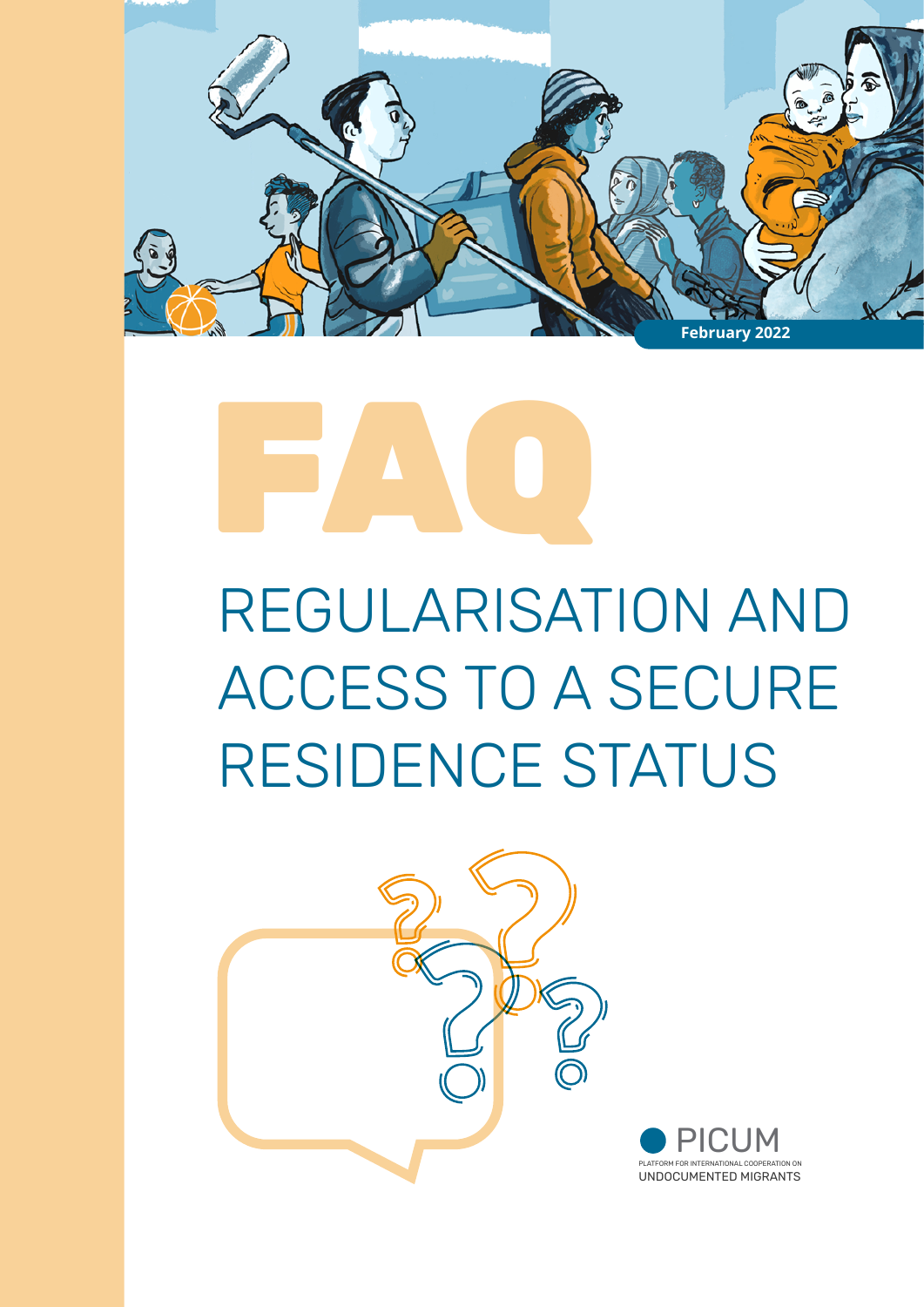

### SOME DEFINITIONS

'**Undocumented people**' or 'undocumented migrants' are people whose residence is not recognized by the country they live in. They have not yet been able to obtain a residence permit or citizenship because of restrictive migration and residence policies. Many have had residence permissions linked to employment, study, family, or international protection, but those permits were either temporary or very precarious and their validity expired. There are also children who are born to undocumented parents and inherit this precarious residence status.

'**Regularisation**' refers to any process or procedure through which someone can obtain a residence status from a relevant government authority authorising – 'regularising' – their stay in the country they residence in. The person applies for these procedures from inside the country, including when residing irregularly, in contrast to residence and work permits which have to be applied for from another country. Two main subsets exist: programmes, which have a limited time period in which to apply, and ongoing mechanisms, with applications accepted on a rolling basis.

'Regularisation' is also the moment that an undocumented person obtains a residence status for the country they live in.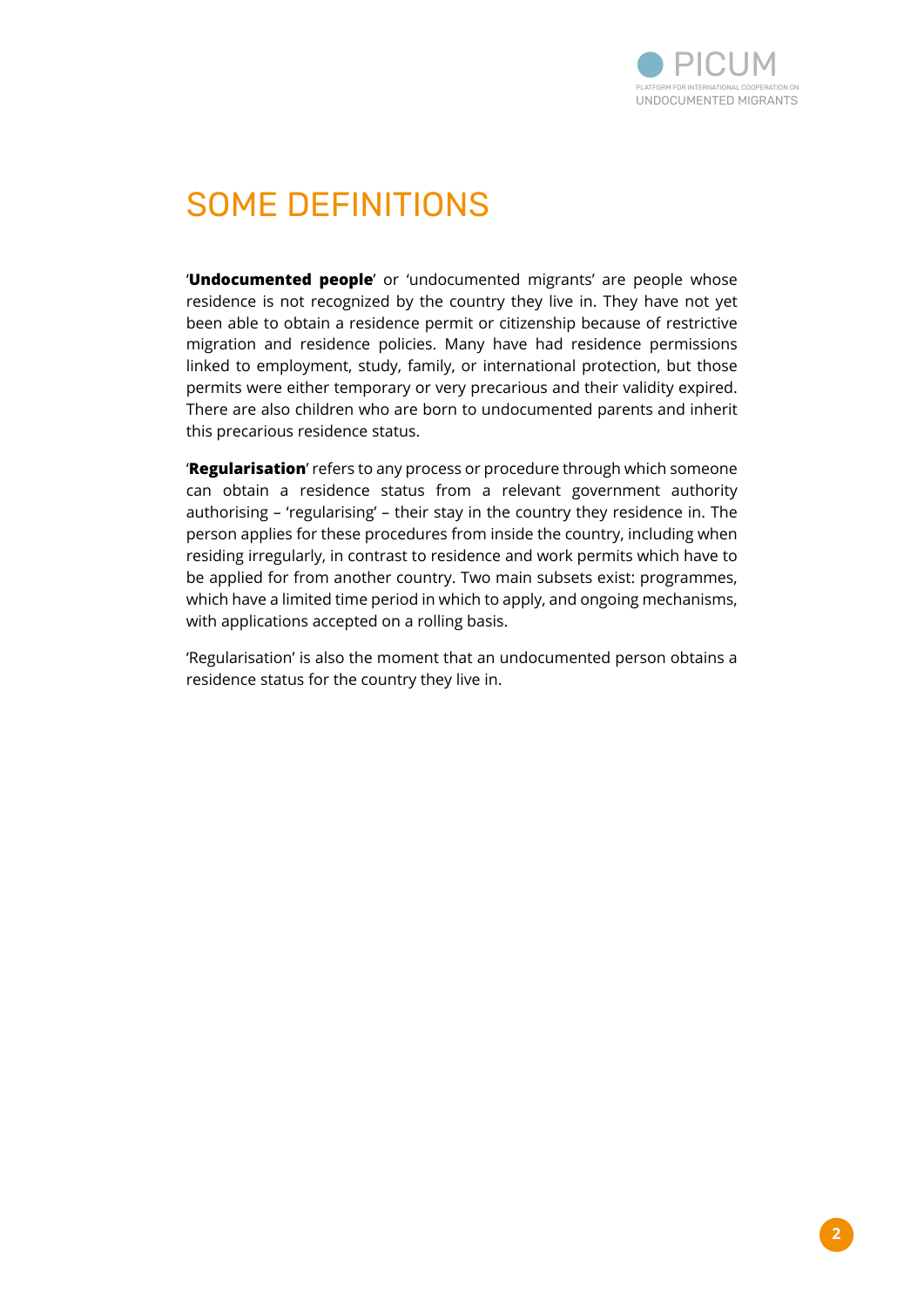

# 1. Why is regularisation important?

Undocumented people are part of our communities. Chances are everyone has met undocumented people, even if they did not realise it. Undocumented people are neighbours and classmates, parents, spouses and children, breadwinners and caretakers.

But because undocumented people live without a regular residence status, they face forms of exclusion and risk which are harmful to their well-being. Undocumented people live, and usually work, for years while experiencing insecure housing, abuse at work, poverty and fear. Living and growing up undocumented requires a tremendous amount of [resilience,](https://youtu.be/WFLjd84iwGQ) and the uncertainty about the future, constant stress of making ends meet and risks of being uprooted from their lives, negatively impacts people's health. [Growing up undocumented](https://picum.org/wp-content/uploads/2021/03/Navigating-Irregularity_EN.pdf) affects all aspects of a child's life, from education, to housing, to family dynamics, and can have long-term effects on the child's wellbeing and development. Being excluded from the rites of passage that are part of the transition to adulthood – graduating, learning how to drive, getting married, making enough to take care of your family – impact young people's well-being, identity and [sense of belonging](https://youtu.be/aBcMiwS_4kE) at a crucial time for their development.

Governments and policy makers urgently need to address the harm experienced by people when they are undocumented. One of the key policy tools is regularisation. It is necessary for countries to have a range of residence procedures that can be applied for from within the country, to respond to the real and diverse needs of migrants and society alike. In-country residence procedures, including regularisation mechanisms and programmes, are a necessary part of a fair, humane, and effective migration system and a welcoming, vibrant, and just society.

Getting a secure residence status is the primary concern of most undocumented people. It is rightly seen as the most direct way to living a life of dignity and safety. It should not surprise anyone that regularisation is a priority demand of undocumented communities and civil society alike.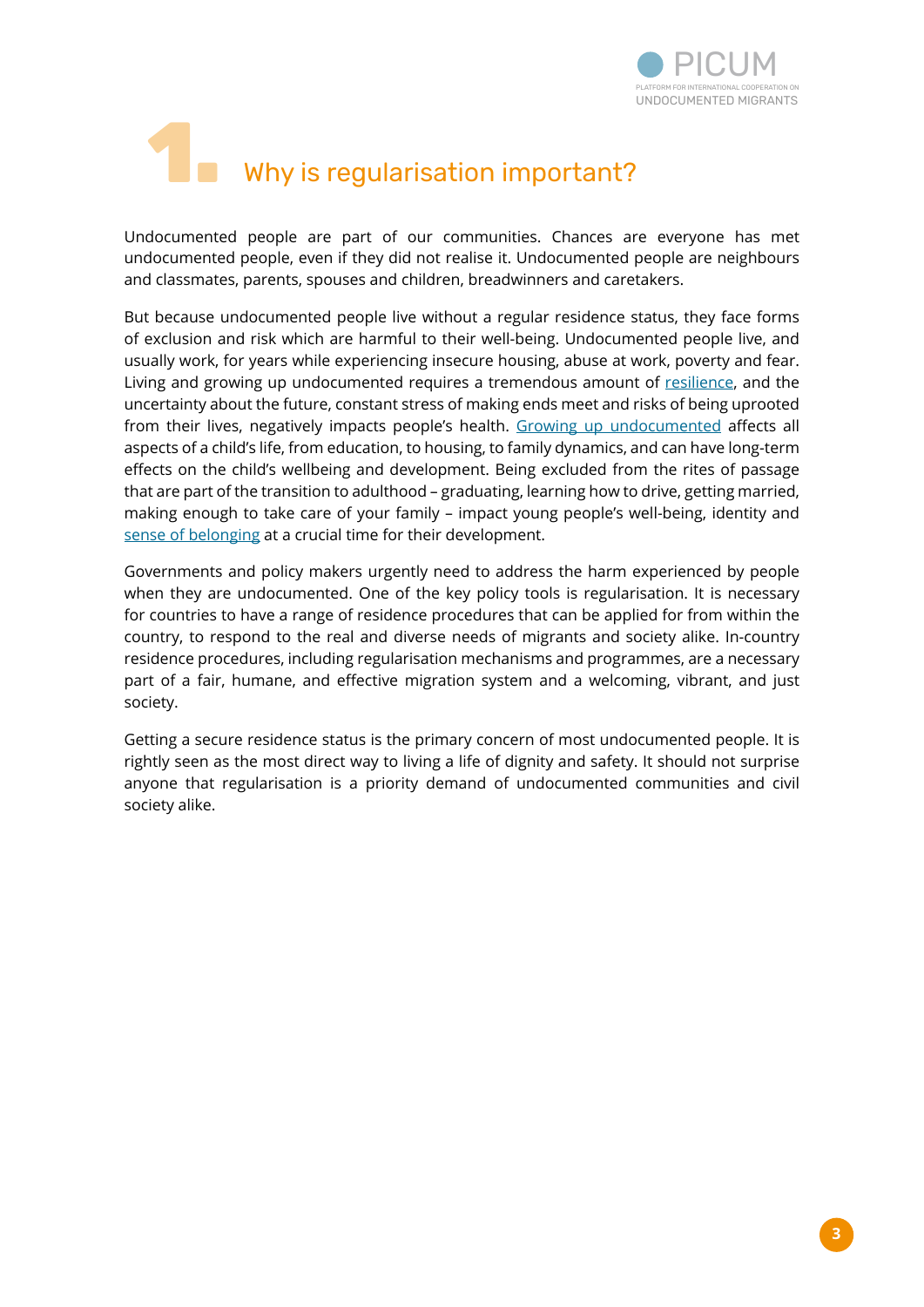

# 2. What happens to people who are regularised?

Regularisation is a life-changing event. Once regularised, a person can work officially, study at university and go to the doctor when they're sick. They can go for a coffee or do something as ordinary as take the bus without worrying it could lead to a life-changing confrontation with law enforcement. They can stand up for themself and others when someone tries to abuse or exploit them, without fearing it will lead to detention and deportation. Children can go on a school trip abroad, go to university, get a student job and progress through life at the same pace their friends do.

Living and [growing up](https://picum.org/wp-content/uploads/2021/03/Navigating-Irregularity_EN.pdf) undocumented means living under stress and uncertainty, and, once regularised, people are able to breathe, plan their lives and build their future.

However, a lot depends on the provisions attached to the regularisation. If only a temporary residence permit is issued, this relief can be short-lived as people may become undocumented once again. If the permit is attached to a particular employer, there can be risks of exploitation. If family members are not regularised at the same time, the anxiety for them and risks of family separation continue to weigh on people's mental health. Regularisation procedures have to be well-designed and implemented for the benefits to be enjoyed by all (see question 8).

#### 3. What happens to society when people are regularised?

In addition to the direct impact on people's lives, prospects and well-being, governments and society at large also benefit. Regularising undocumented people reduces inequality and social exclusion because people are more able to participate in all the economic, social and cultural facets of the society they live in. They feel safe watching their children put down roots and bond with their peers. It also provides governments with information about the resident population and labour market, and strengthens trust in state authorities among migrant communities.

Countries' finances also benefit from regularising undocumented people. [Operation Papyrus,](https://picum.org/geneva-operation-papyrus-regularised-thousands-of-undocumented-workers/) a 2017-2018 programme that regularised 1,663 adults and 727 children in the Swiss canton of Geneva, generated a benefit of at least [5.7 million Swiss francs](https://www.ge.ch/document/19688/telecharger) (approximately 5.2 million euros) for the cantonal social insurances by the end of 2019.

When a government fails to introduce fair and effective regularisation procedures, it leads to unnecessary bureaucracy and pressure on the courts systems. When people cannot apply for regularisation and can only appeal against orders to leave the territory, judges must then process these appeals. People may be applying for residence permits that are not meant for them, simply because it is the only one available to them. This also causes people who are undocumented unnecessary anxiety, has a massive impact on their wellbeing and the wellbeing of their children, and wastes their time and financial resources. In short, when countries have good-quality regularisation procedures in place, they benefit by having stronger connections to local communities and communities that trust they will be treated fairly.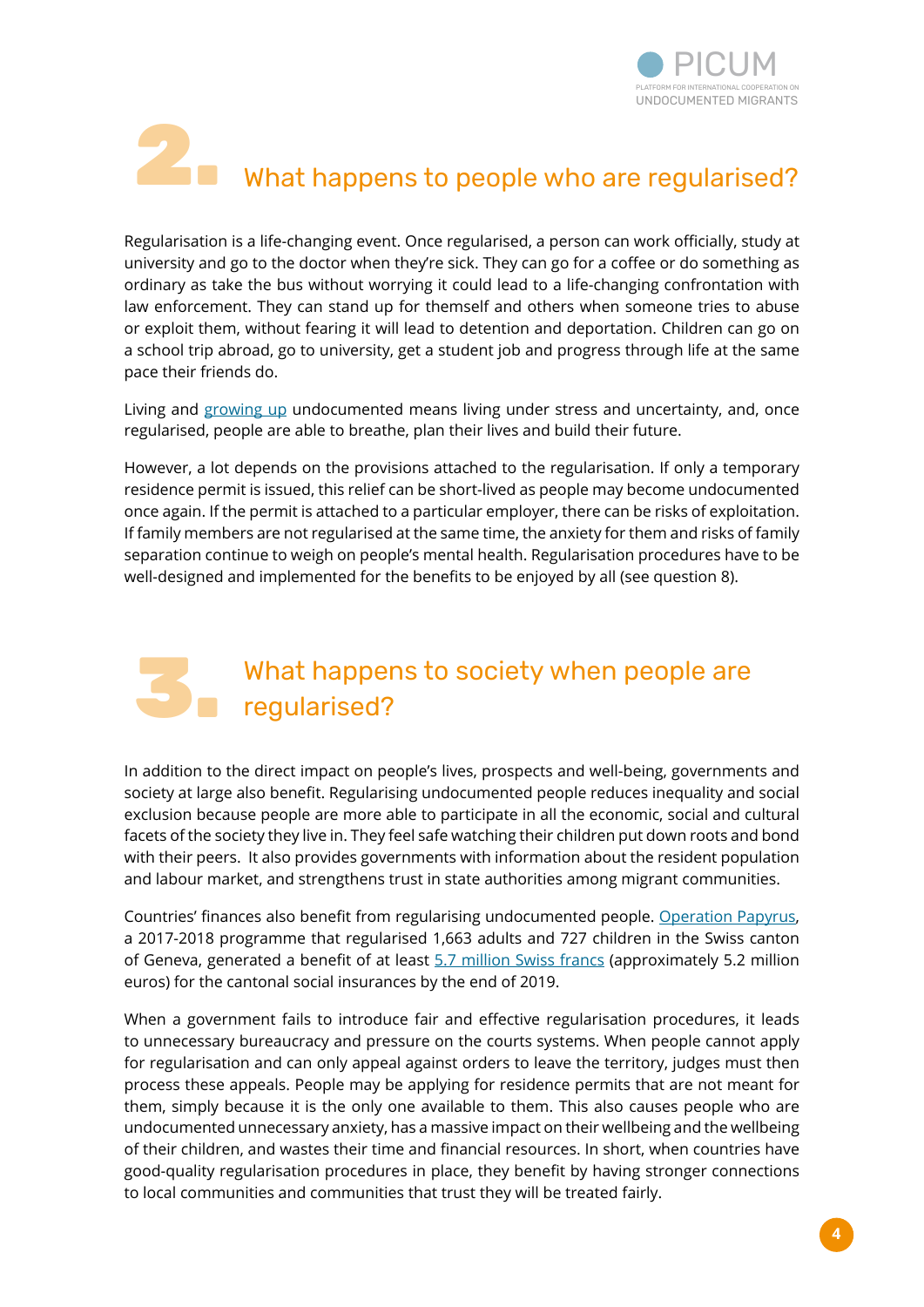

#### 4. What European countries have already regularised undocumented people?

The most comprehensive study on regularisation programmes and mechanisms in the EU is the [REGINE study](http://research.icmpd.org/fileadmin/Research-Website/Logos/Publications/REGINE_Policy_Brief.pdf) (2009), which identified that 24 of the 27 EU Member States implemented regularisation programmes or mechanisms between 1996 and 2008, and some several times. An estimated total of 5.5 to 6 million people were regularised in that time. 43 regularisation programmes were implemented in 17 EU Member States in those twelve years, involving 4.7 million applicants, of which at least 3.2 million were regularised.

More recently, a [study](https://ec.europa.eu/home-affairs/system/files/2021-02/emn_synthesis_report_nat_prot_statuses_final_en.pdf) by the European Commission's European Migration Network found that 60 'national protection procedures' (as distinct from international protection, and most of which we would call regularisation mechanisms) existed in the 24 EU Member States, the UK and Norway surveyed at the end of 2018. The survey included procedures based on humanitarian grounds, exceptional circumstances, medical grounds, childhood, non-refoulement and climate change. It did not include residence statuses for [victims of crime](https://picum.org/wp-content/uploads/2021/02/Preventing-harm-promoting-rights_EN.pdf) or [trafficking](https://picum.org/wp-content/uploads/2020/10/PICUM-Key-Messages-and-Recommendations-on-Human-Trafficking.pdf).

Regularisations, especially regularisation programmes, have been used with different objectives in mind and often reflect the government's broader approaches to equality, migration management or the economy. Regularisation has, for instance, been used both as a response to an acute economic challenge and as a response to a failing of the wider migration system. [Italy's 2020 regularisation programme](https://picum.org/italy-2020-regularisation-scheme-leaves-many-behind/) for agricultural workers in the face of the Covid-19 pandemic is an example of a government response to the economy, while Sweden's regularisation programme for aged-out unaccompanied children and [Ireland](https://www.euronews.com/2022/02/01/ireland-launches-amnesty-scheme-for-undocumented-migrants)'s [2022](https://www.mrci.ie/scheme21/) [regularisation programme](https://www.mrci.ie/scheme21/) are examples of a program addressing a broader migration policy issue.

Countries neighbouring the European Union have also regularised undocumented people, including [in the OSCE region](https://www.osce.org/files/f/documents/b/3/494251.pdf). For instance, Kazakhstan regularised approximately 165,000 undocumented workers from Commonwealth of Independent States (CIS) countries through a 2006 programme.

It is clear that governments across Europe have seen regularisation as a legitimate, proactive policy measure to meet their social and developmental objectives, as well as human rights obligations. However, many of the schemes showed flaws in their design that created new challenges and suffering or meant they did not reach the people they were supposed to. Learning from past regularisations, there are clear ways to avoid such pitfalls and have inclusive and successful regularisations (see question 8).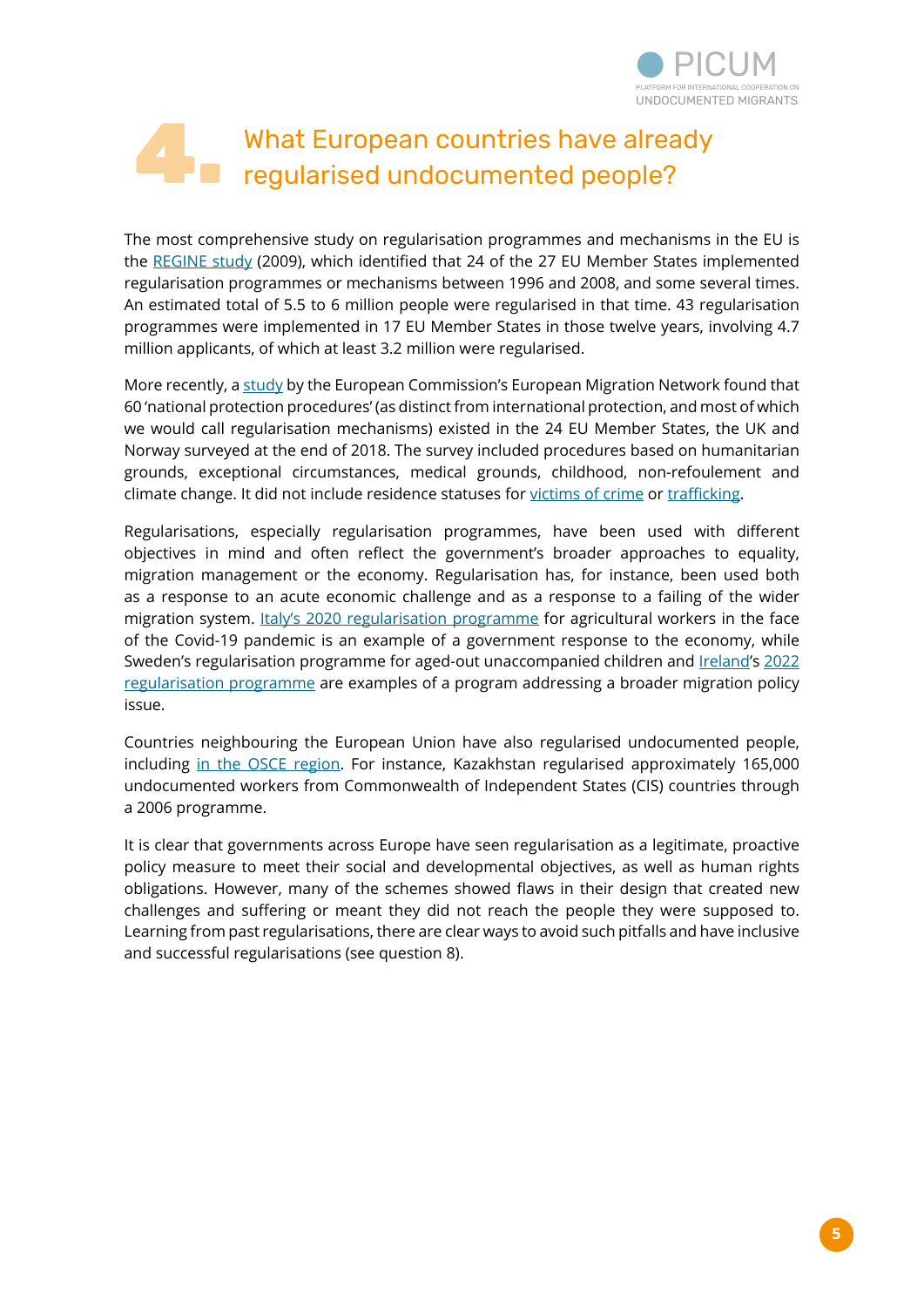

#### 5. Does the EU allow regularisation of undocumented people?

Yes, European Union law allows Member States to regularise the residence status of anyone on their territory. More specifically, the 2008 [Return Directive](https://eur-lex.europa.eu/LexUriServ/LexUriServ.do?uri=OJ:L:2008:348:0098:0107:EN:PDF), one of the main EU laws addressing the situation of undocumented people, underlines that undocumented migrants can at any moment be granted an "autonomous residence permit (…) offering a right to stay for compassionate, humanitarian or other reasons" by Member States (art. 6). This was important to provide EU-wide legal recognition and space for the whole range of regularisation programmes and mechanisms that different governments implement (see questions 4 and 7). Importantly, in 2019, the European Parliament [encouraged](https://www.europarl.europa.eu/doceo/document/A-9-2020-0238_EN.html) Member States to provide residence permits to people stuck in "administrative limbo."

In addition, the following EU directives include provisions for residence permits for certain undocumented people who have been victimised:

- Survivors of conjugal violence with dependent status: the 2004 [Citizens' Rights Directive](https://eur-lex.europa.eu/LexUriServ/LexUriServ.do?uri=OJ:L:2004:229:0035:0048:en:PDF) and the 2003 [Family Reunification Directive](https://eur-lex.europa.eu/legal-content/EN/ALL/?uri=CELEX%3A32003L0086)
- Victims of human trafficking: the 2004 [Residence Permit Directive](https://eur-lex.europa.eu/legal-content/EN/TXT/?uri=celex%3A32004L0081)
- Victims of severe labour exploitation: **[Employer Sanctions Directive](https://eur-lex.europa.eu/legal-content/EN/TXT/PDF/?uri=CELEX:32009L0052&from=EN)**

*For more on residence permits for victims of crime in Belgium, France, Germany, Greece, the Netherlands, Italy, Poland, Spain, Switzerland and the United Kingdom, see our 2020 report <i>[Insecure Justice? Residence permits](https://picum.org/putting-safety-first/) [for victims of crime in Europe](https://picum.org/putting-safety-first/).*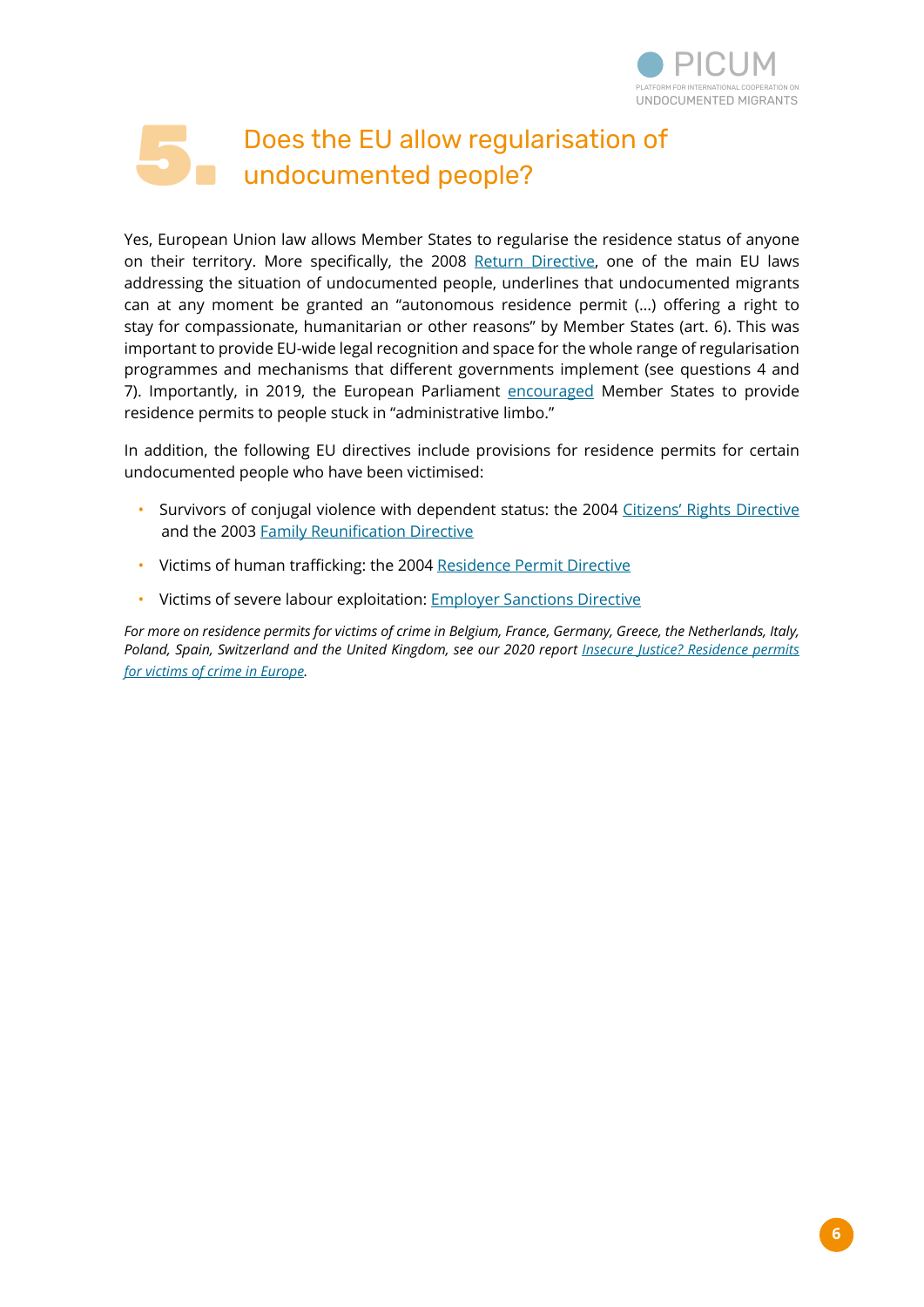

#### 6. Have any EU countries regularised undocumented people due to the COVID-19 pandemic?

For undocumented people, the COVID-19 pandemic and the lockdown measures have exacerbated the many challenges undocumented people already faced. PICUM's [2020 survey](https://picum.org/whats-happening-to-undocumented-people-during-the-covid-19-pandemic/) shows that the main concern for undocumented people during the pandemic was the loss of income due to the interruption of work, combined with the impossibility to access state support like unemployment benefits. This meant savings quickly ran out and people depended (solely) on grassroots support, like food parcels, financial gifts, etc. Another prevalent concern was the impossibility to keep social distance, as many undocumented people live in crowded precarious settings, including small private housing, informal settlements, and detention centres.

At least three countries – Italy, [Portugal](https://visao.sapo.pt/atualidade/mundo/2021-01-16-covid-19-despachos-regularizaram-provisoriamente-mais-de-356-000-imigrantes-sef/), and Spain – have implemented temporary regularisation measures or made existing regularisation procedures more flexible because of the COVID-19 pandemic.

*For a detailed explanation of what they did and an overview of other measures taken by countries because of COVID-19, see our [March to August 2020 overview](https://picum.org/wp-content/uploads/2020/10/Non-exhaustive-overview-of-European-government-measures-impacting-undocumented-migrants-taken-in-the-context-of-COVID-19.pdf) and our blogpost on the [Italian programme](https://picum.org/italy-2020-regularisation-scheme-leaves-many-behind/). For more information on COVID-19 and undocumented people, visit our [dedicated webpage.](https://picum.org/covid-19-undocumented-migrants-europe/)* 

# 7. When can somebody be regularised?

As countries have the prerogative to establish in-country residence procedures and regularisation schemes (see question 5), they also have the prerogative to establish their grounds, conditions and the overall design of the procedure (see question 8).

Broadly speaking, we can distinguish three types of grounds: those that are based on economic activities (i.e., existing or potential employment of the undocumented person), long residence, integration and connections with society, and other human rights-related grounds. The latter groups a non-exhaustive set of grounds, from respecting the principle of non-refoulement, to medical grounds, to the best interests of the child, family unity, or being a victim of crime.

Most countries do not have residence statuses on each of these grounds but have some of them or combine several grounds for regularisation into one type of permit and procedure.

*For more on regularisation schemes available to children, families or youth in Belgium, France, Greece, Ireland, Italy, Luxembourg, the Netherlands, Norway, Spain and the United Kingdom, see our 2018 [Manual](https://www.picum.org/Documents/Publi/2018/Regularisation_Children_Manual_2018.pdf) [on regularisations for children, young people and families.](https://www.picum.org/Documents/Publi/2018/Regularisation_Children_Manual_2018.pdf) The manual also includes methods for change and policy recommendations.* 

*For more on residence permits for victims of crime in Belgium, France, Germany, Greece, the Netherlands, Italy, Poland, Spain, Switzerland and the United Kingdom, see our 2020 report <i>[Insecure Justice? Residence permits](https://picum.org/putting-safety-first/) [for victims of crime in Europe](https://picum.org/putting-safety-first/).*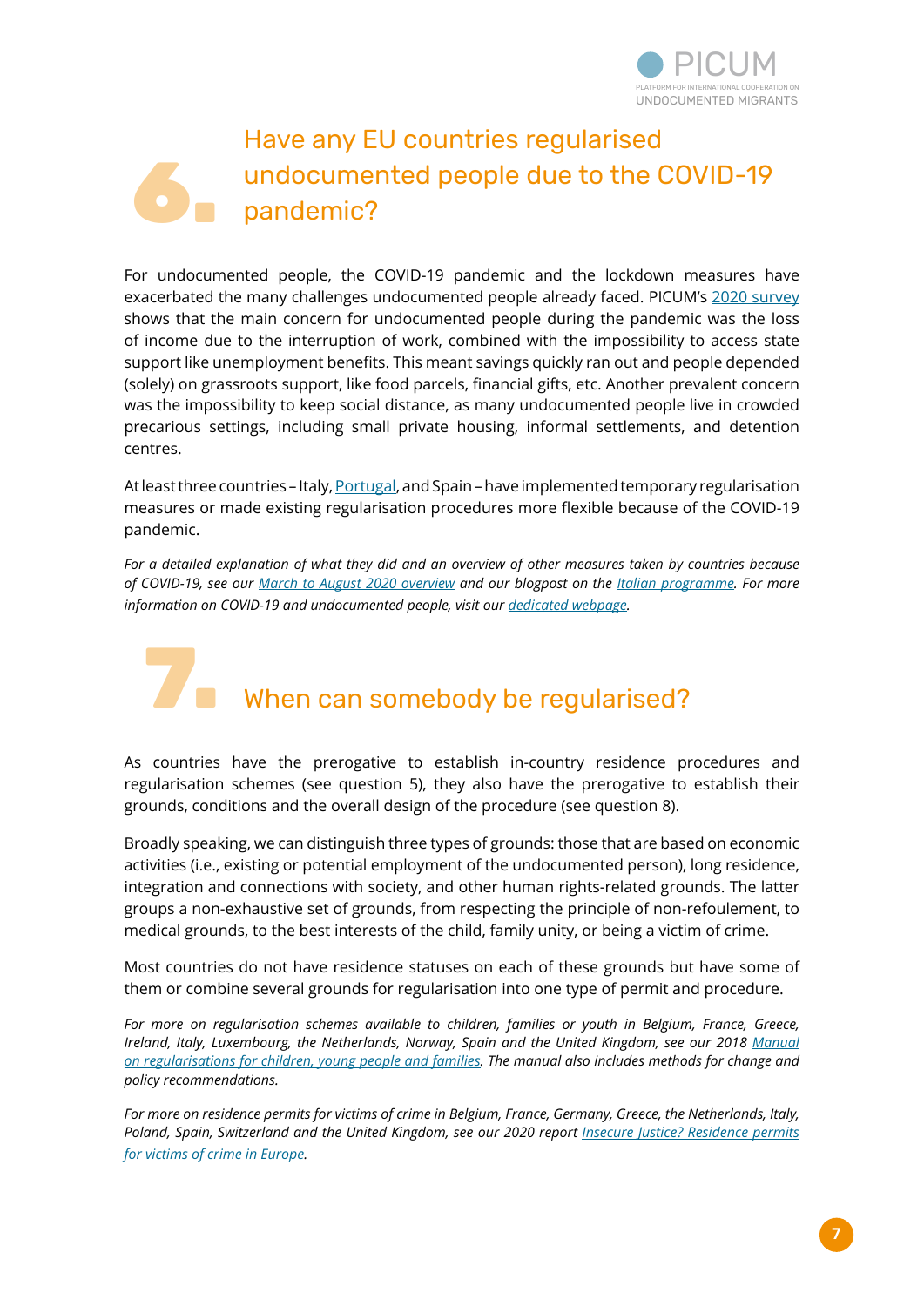

#### 8. Why do we need regularisation procedures on other grounds? Are asylum procedures not enough?

No, asylum procedures are not enough. The refugee status determination procedure, which is the core of international protection (asylum) procedures, evaluates whether the person has been or has a risk of persecution because of their "race, religion, nationality, membership of a particular social group or political opinion," or would suffer serious harm as defined by article 15 of the [EU Qualification Directive](https://eur-lex.europa.eu/legal-content/EN/TXT/?uri=celex%3A32011L0095).

What is usually not considered in the refugee status determination procedure is:

- whether it's in the best interests of the child's development and long-term well-being to live in the country or a third country;
- whether people might face risks of serious harm in the country to which they would be returned (which might not be their country of origin) (i.e principle of non-refoulement);
- whether their health might prevent their return or whether (their) serious health needs can be met in the country of return;
- whether they might have strong private or family ties in the country (in particular, but not only, for people who have been living in the EU for years);
- whether they might qualify for other national-level residence permits; or
- their skills, previous employment, and potential to participate in the labour market.

In short: asylum procedures should not be the only in-country residence procedure because they serve a very limited purpose.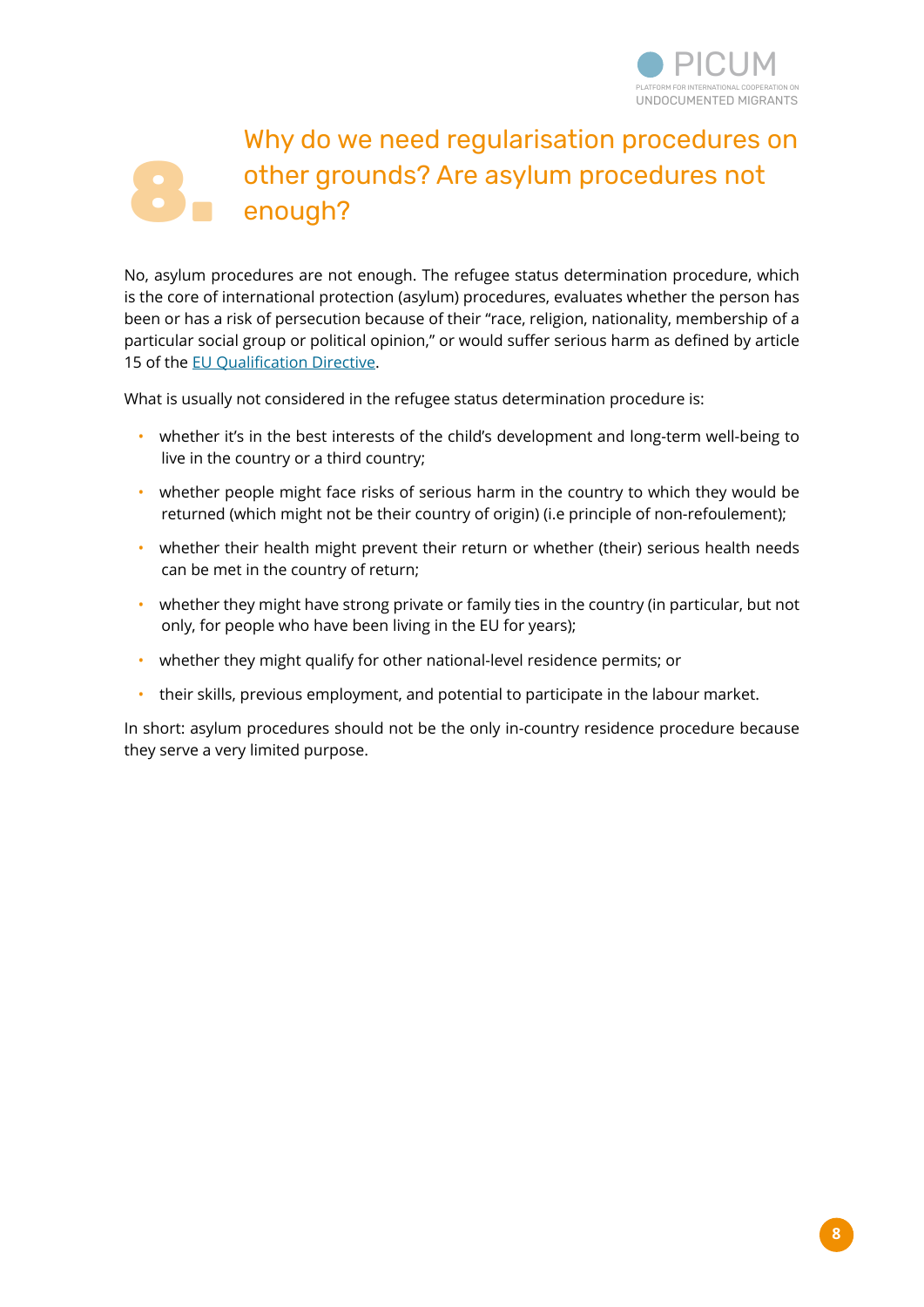

#### 9. Do the existing regularisation schemes work well or not?

For a regularisation scheme to work effectively, quickly, humanely and be fair, it must have the below characteristics. This applies to both temporary programmes and structural mechanisms.

- 1. **Undocumented people themselves should be able to apply, and the permit itself should not depend on others**, like a spouse, parent or employer. This will reduce dependency on employers and risks of exploitative or violent relationships.
- 2. **Civil society, including migrants' associations**, are crucial partners for the successful implementation of any scheme. They **should be involved** from the design to the implementation and evaluation of the scheme.
- 3. Decisions should be based on clear, **objective criteria**. Reasons for refusal should be documented and argued.
	- Wholly discretionary procedures create confusion and may give false hope or, conversely, deter people from applying, because it is not clear who could benefit. They also tend to be applied differently depending on the political inclination of the government in power.
	- A number of years of residence should be sufficient grounds for regularisation. When deciding how long that should be, governments should consider a shorter period for children, families with children and those who have grown up in the country.
	- Other complementary criteria should be developed in consultation with local civil society to meet local realities and needs.
- 4. **Decisions should be made in an independent and impartial way and be informed by experts** relevant to the criteria to be assessed.
	- For instance, doctors with the relevant specialisation should be involved in decisions on regularisation claims based on medical grounds, while country of origin experts should be involved in the assessment whether the person runs the risk of human rights violations in the country of return (cf. grounds for stay based on non-returnability because of a risk of refoulement).
- 5. The procedure needs to be accessible in practice. That means that **a good procedure is not bureaucratic, burdensome or expensive**.
	- It should be feasible and reasonable for undocumented people to produce the proof that the government requires. Given that undocumented people try to limit their exposure to government instances for fear of deportation, governments should also be flexible when defining what constitutes proof, especially of stay or work. For instance, a previous employment relationship could be demonstrated through a combination of messages, photos, testimonies, and knowledge, when formal proof like a written contract or social security payments are not available.
	- Governments routinely require a fee to be paid by the applicant or the employer upon application. However, most undocumented people experience poverty, and fees –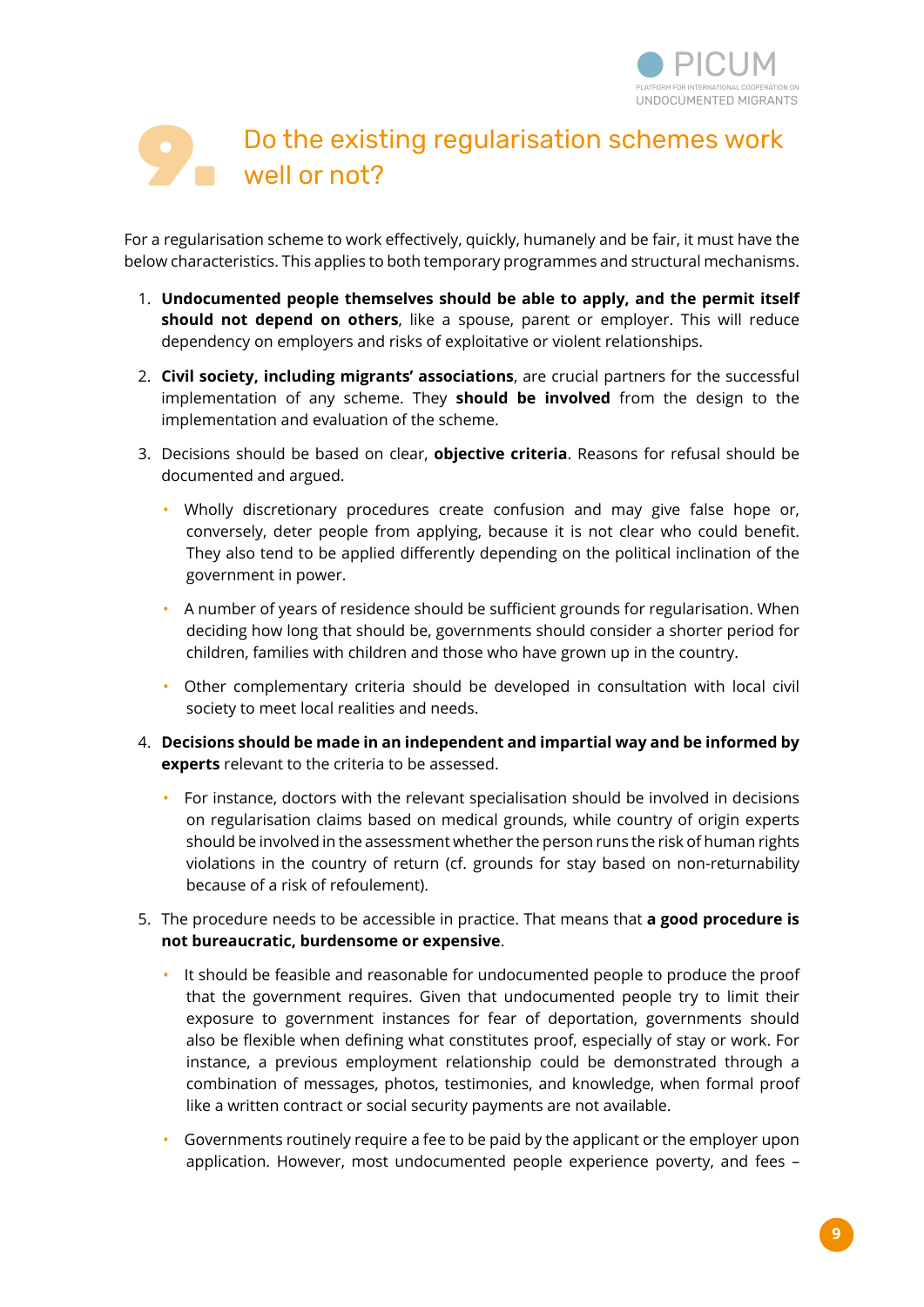

especially high fees – make them vulnerable to predatory lenders and exploitative employers. Fees should be minimal and affordable for someone with income below the minimum wage. Fee waivers should also be in place; [Belgium](https://dofi.ibz.be/nl/themes/faq/long-sejour/bijdrage), for instance, waives the application fee for children.

- 6. Several **procedural safeguards should be in place**, including free legal aid and information on the criteria and process should be provided throughout; the procedure should include the possibility to appeal; and adults and children should be heard (or have the possibility to be heard).
- 7. Undocumented people usually have very restricted access to services because of their status. They may also fear that their irregular immigration status could be transmitted by service providers or the justice system to immigration authorities if they try to access services or justice. **A temporary status that grants access to services, justice and the labour market should be provided during the application process to prevent and alleviate suffering and promote inclusion**.
- 8. **The resulting residence permit should be secure and long-term**, and count towards citizenship. It should not depend on anyone else, like a spouse, parent or employer.
- 9. Regularisation programmes should be flanked by permanent mechanisms and **accompanied by measures to support the applicants and address the causes for irregular stay and work**.
	- For instance, the Swiss [Operation Papyrus](https://picum.org/geneva-operation-papyrus-regularised-thousands-of-undocumented-workers/) included public campaigns to encourage formal employment of domestic workers, labour market controls to ensure working conditions were being met once workers were regularised, and measures to ensure that those regularised would not remain isolated but have support, for example to find affordable French classes.